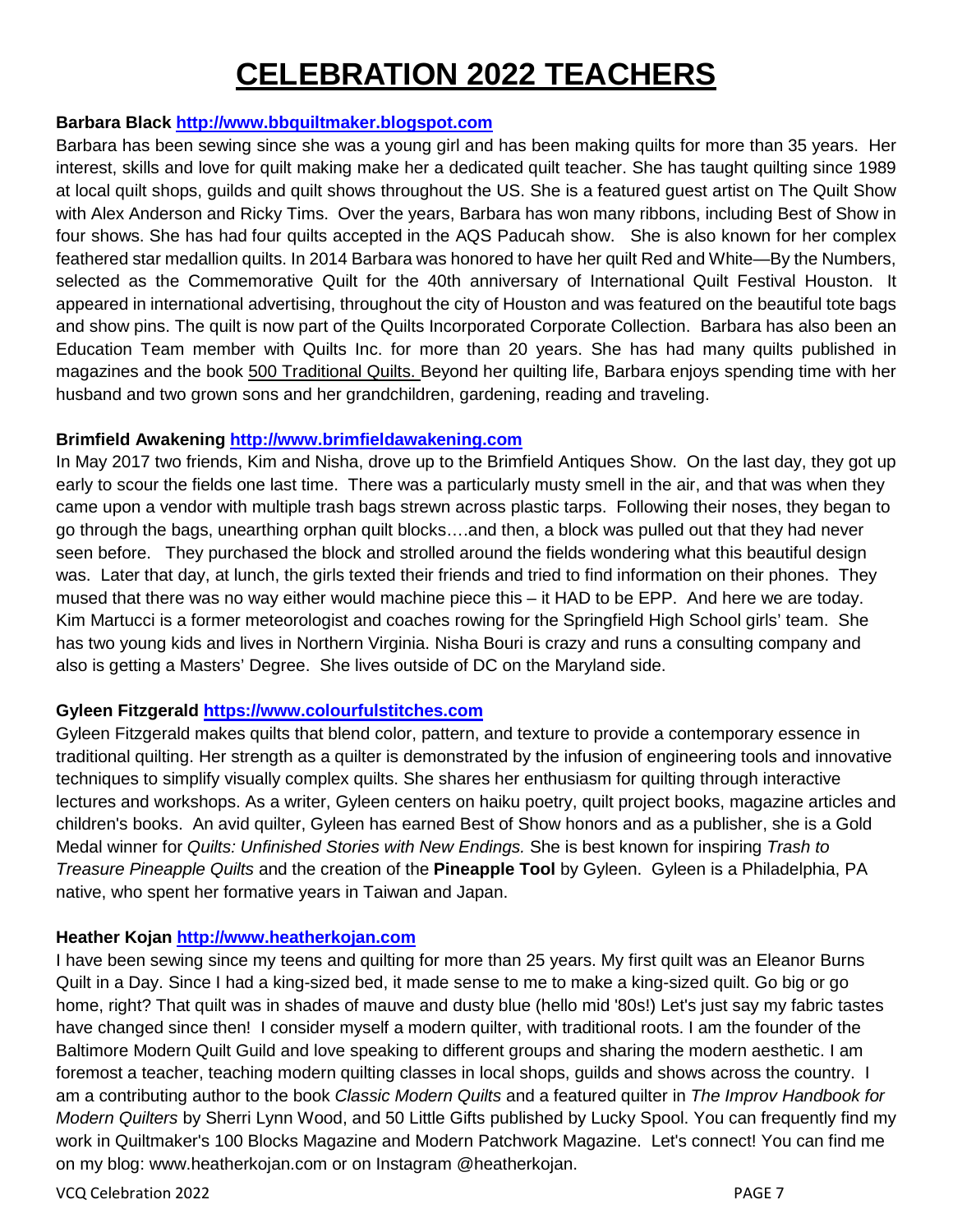#### **Patty Murphy [http://www.pattymurphyhandmade.com](http://www.pattymurphyhandmade.com/)**

Co-founder of Create and Sustain. Designer. Quilter. Author for C&T. My mother taught me to sew as a child, and I started to quilt when I was 18. I left the zippers behind for a quilting needle and have not looked back. Just before my oldest was born, my quilt, All Squared Up, was featured on the cover of the Better Homes & Gardens Quilt Sampler magazine. I've had work published in magazines, and on blogs for major fabric manufacturers. I teach a variety of classes at my local quilt shop and I love helping quilters solve problems. In April 2021, I launched Create and Sustain with co-founders Jennifer Sampou and Kristi McDonough. Create and Sustain is a non-profit focused on using art and education, to help shift environmental changes using our collective voice in the quilting, home sewing, and craft industries. [https://createandsustain.org](https://createandsustain.org/) In my spare time, I enjoy cooking, gardening, and time with my family.

#### **Suzi Parron [http://www.barnquiltinfo.com](http://www.barnquiltinfo.com/)**

Suzi's interest in quilting history led her to fascination with barn quilts, which she discovered on a cross-country camping trip in 2008. A high school English teacher, Suzi spent two years documenting the barn quilt movement, traveling to twenty-nine states, gathering stories of these painted quilt patterns and their ties to family and tradition. The resulting book**,** "Barn Quilts and the American Quilt Trail Movement," was published by Ohio University Press in 2012. The success of "Barn Quilts" led to a second book, "Following the Barn Quilt Trail," published in April of 2016. Suzi gives talks on barn quilts to quilting groups, libraries, and other civic organizations. Her barn quilt painting workshops have added over three thousand quilt blocks to the landscape, from California to Massachusetts. Suzi and her husband, Glen, left Georgia behind in 2013, in their RV and have called the road their home since. They return to the South each year to celebrate the holidays with family and to spend time kayaking on their favorite Georgia and Florida rivers.

#### **Marisela Rumberg [http://www.quiltsbymarisela.com](http://www.quiltsbymarisela.com/)**

For years I used to say, "I'm an economist" and lived the life of a busy career woman. Then I fell in love with a wonderful man who followed me all the way to Mexico and insisted on marrying me. When I got pregnant with my first child, I knew I did not want to go back to working crazy hours, but I needed something to do. And then I discovered quilting. I became entranced by the textures, colors, combinations, and shapes that result from making a quilt. Now, quilting, once a hobby, is my passion and I love to say, "I'm a quilter." I am honored that some of my quilts have won awards and have been featured in quilt shows around the world. I am a member of Studio Fiber Arts at the Workhouse Arts Center in Lorton, Virginia, where I currently create and exhibit my art. I love to share my enthusiasm and passion for quilts and Zentangle®. I teach classes at several venues in Northern Virginia and, because I am bilingual, I also teach and promote the Zentangle Method® and the Art of Quilting in Spanish. My trademark technique, "Free Motion Quilting is Brain Training," has given many who felt intimidated by quilting the confidence to enjoy being creative. My classes and workshops are designed to inspire and set your inner artist free.

### **Geraldine Wilkins <https://livingwaterquilter.com/>**

A native New Yorker, Geraldine moved to Los Angeles in 1993 to begin her photojournalism career at the Los Angeles Times. After a successful 11-year career that garnered a Pulitzer Prize, she moved to Virginia in 2005 to work for a worldwide Christian magazine. She began her quilting journey with a Virginia church group in 2006. Geraldine is an Island Batik Quilt Designer, a Westalee Design Accredited Teacher and a former Juki America Educator. Her quilts have been exhibited in local and regional quilt shows, national touring events and shows with Hoffman Fabrics, American Quilt Society Quilt Week at Paducah, Mid-Atlantic Quilt Festival, curated exhibits at the Virginia Quilt Museum and juried Sacred Threads exhibits. Geraldine is a contributor to multiple quilt books and magazines. Her work has been featured on websites of quilt industry leaders like AccuQuilt, Sew Steady, Quilter's Dream Batting and Fat Quarter Shop.